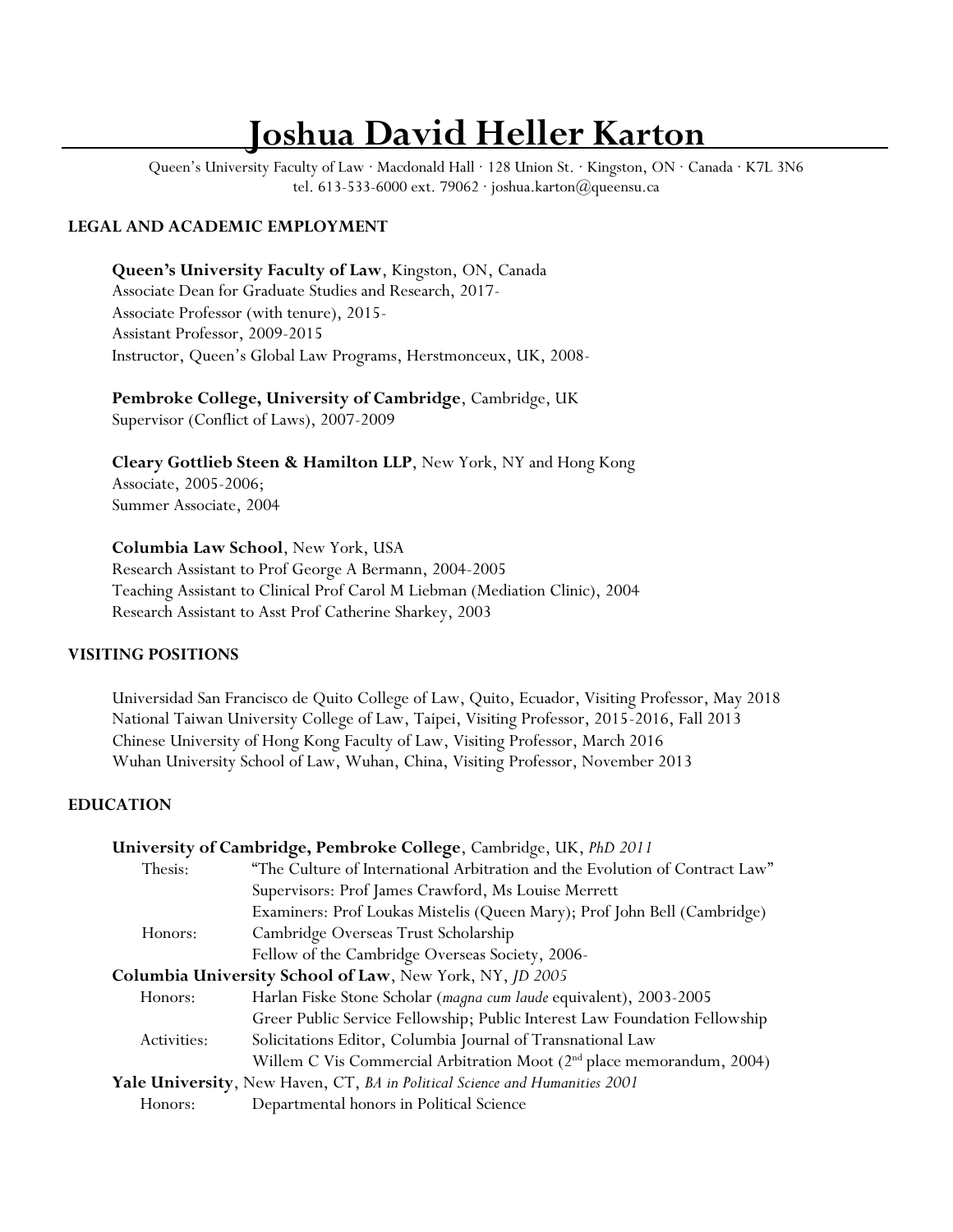# **PUBLICATIONS**

#### **Books**

- *The Culture of International Arbitration and the Evolution of Contract Law* (Oxford UP 2013) 312 pp. Reviewed in: (2013) 29(3) *Arbitration International* 539; (2013) 8(6) *Global Arbitration Review*; (2013) 20 *Australian International Law Journal* 207; (2013) 14(4) *Juridisk Tidskrift* 931 (in Swedish); (2015) 81(1) *Arbitration* 109
- *Kluwer Arbitration Practical Insights* (co-General Editor with Simon Greenberg and Fan Yang) online publication launched in 2020 and updated continuously (Kluwer 2020)

#### **Articles in Academic and Practitioner Journals (peer-reviewed unless otherwise noted)**

- "International Commercial Arbitration as Comparative Law in Action" [2020] *Journal of Dispute Resolution* \_\_ (forthcoming 2020)
- "Making Progress on Arbitrator Diversity" (2020) 14 *Contemporary Asia Arbitration Journal* \_\_ (forthcoming 2020)
- "Sectoral Fragmentation of Transnational Contract Law (2019) 21:1 *University of Pennsylvania Journal of Business Law* 142-199 (US student-run law review)
- "The International Investment Arbitrator's Duty to Apply the Law" (2018) 17:1 *Law and Practice of International Courts and Tribunals* 160-177
- "The Rise of Sectorally Differentiated Contract Law" (2017) 111 *American Journal of International Law Unbound* 106-111 (online, invited)
- "Choice of Law and Arbitral Authority in Investor-State Arbitration" (2017) 3:1 *Canadian Journal of Comparative and Contemporary Law* 1-52
- "Reducing the Impact of Mistranslated Testimony in International Arbitral Hearings" (2016) 9:2 *Contemporary Asia Arbitration Journal* 197-248
- "The Arbitral Role in Contractual Interpretation" (2015) 6:1 *Journal of International Dispute Settlement* 1-38 Awarded the 2015 *JIDS* James Crawford Prize for best article of the year
- "The Structure of International Arbitration Law and the Exercise of Arbitral Authority" (2015) 8:2 *Contemporary Asia Arbitration Journal* 229-266
- "Reform of Investor-State Dispute Settlement: Lessons from International Uniform Law" (2014) 11:1 *Transnational Dispute Management* (online), Reprinted as "Lessons from International Uniform Law" in Jean E Kalicki and Anna Joubin-Bret (eds), *Reform of Investor-State Dispute Settlement: In Search of a Roadmap* (Brill | Nijhoff 2015)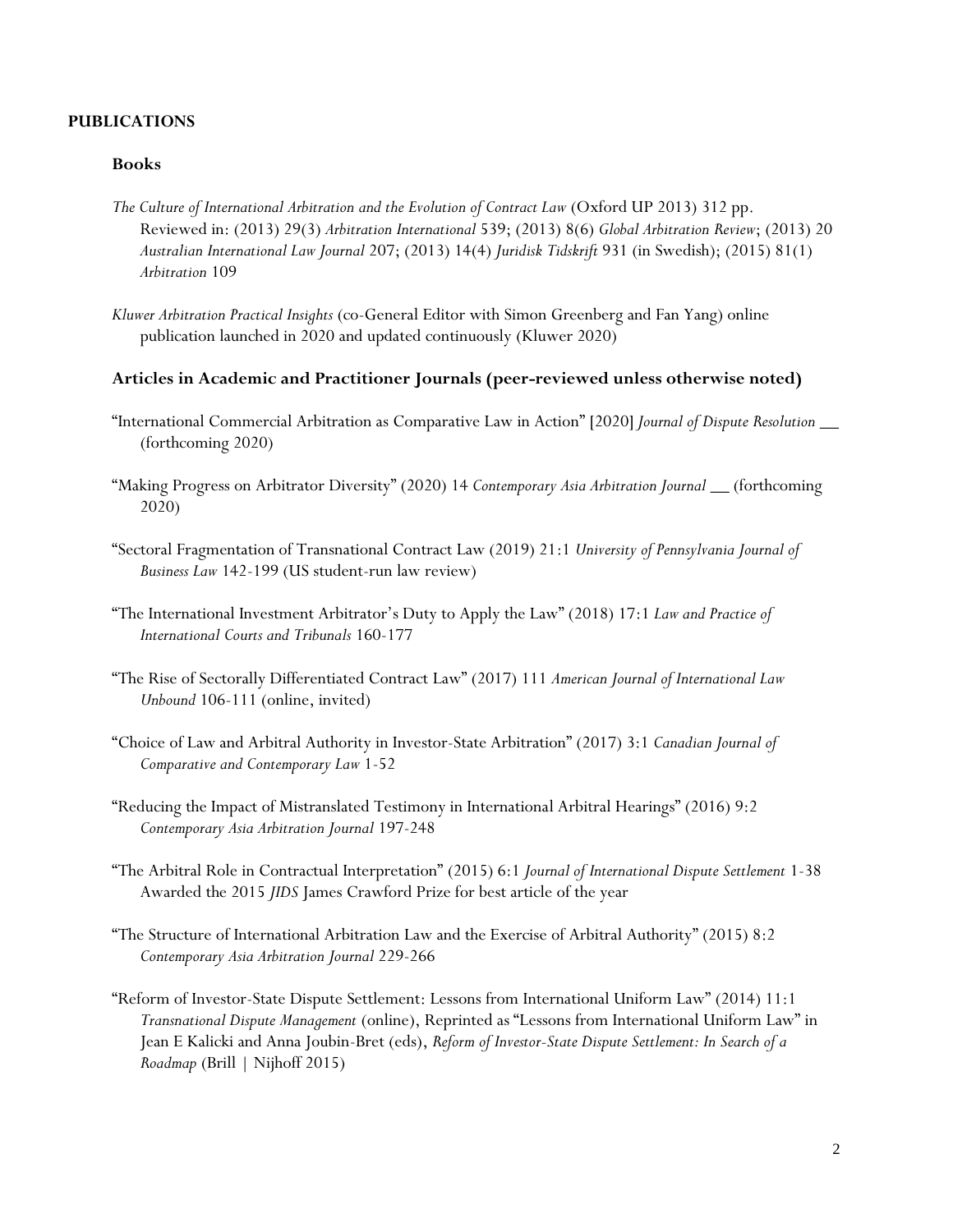- "Canadian Courts and Uniform Interpretation: An Empirical Reality Check" (with Samantha Wynne) (2013) 18:2 *Uniform Law Review* 281-312 Selected for the 2012 Harvard-Stanford International Junior Faculty Forum
- "A Conflict of Interests: Seeking a Way Forward on Publication of International Arbitral Awards" (2012) 28:3 *Arbitration International* 447-486
- "Global Law: The Spontaneous, Gradual Emergence of a New Legal Order" (2012) 17:2 *Tilburg Law Review* 276-284 (invited)
- "International Commercial Arbitrators' Approaches to Contractual Interpretation" [2012] 4 *International Business Law Journal* 383-404 (invited)
- "Party Autonomy and Choice of Law: Is International Arbitration Leading the Way or Marching to the Beat of its own Drummer?" (2010) 60 *University of New Brunswick Law Journal* 32-59 (invited)
- "Contract Law in International Commercial Arbitration: the Case of Suspension of Performance" (2009) 58:4 *International and Comparative Law Quarterly* 863-896 Awarded the 2009 *ICLQ* Young Scholar Prize
- "Can the CISG Advisory Council Affect the Homeward Trend?" (with Lorraine de Germiny) (2009) 13:1 *Vindobona Journal of International Commercial Law and Arbitration* 71-90
- "Has the CISG Advisory Council Come of Age?" (with Lorraine de Germiny) (2009) 27:3 *Berkeley Journal of International Law* 448-495 (US student-run law review)
- "Lost in Translation: International Criminal Courts and the Legal Implications of Interpreted Testimony" (2008) 41:1 *Vanderbilt Journal of Transnational Law* 1-54 (US student-run law review)
- "Quaternity, the Elements, and the Hero's Journey" (Dec. 1999) *British Columbia Psychoanalytic Psychotherapy Review* (high school paper accepted for publication via blind peer review)

# **Book Chapters (invited submissions unless otherwise noted)**

- "Multi-Tier Dispute Resolution in Canadian Law and Practice (with Michelle de Haas) in Weixia Gu & Anselmo Reyes, eds, *Multi-Tiered Approaches to the Resolution of International Disputes: A Global and Comparative Study* (Cambridge UP, forthcoming 2020)
- "Piecemeal Solutions to Demonstrated Problems of Unfairness: Control of Price Terms in Common Law Canada" in Yesim M. Atamer & Paschal Pichonnaz, eds, *Control of Price Related Terms in Standard Form Contracts* 209-230 (Springer, 2020)
- "Contractual Governance and Sectoral Fragmentation of Transnational Commercial Law" in Claire Cutler & Thomas Dietz, eds, *The Politics of Private Transnational Governance by Contract* 195-214 (Routledge, 2017)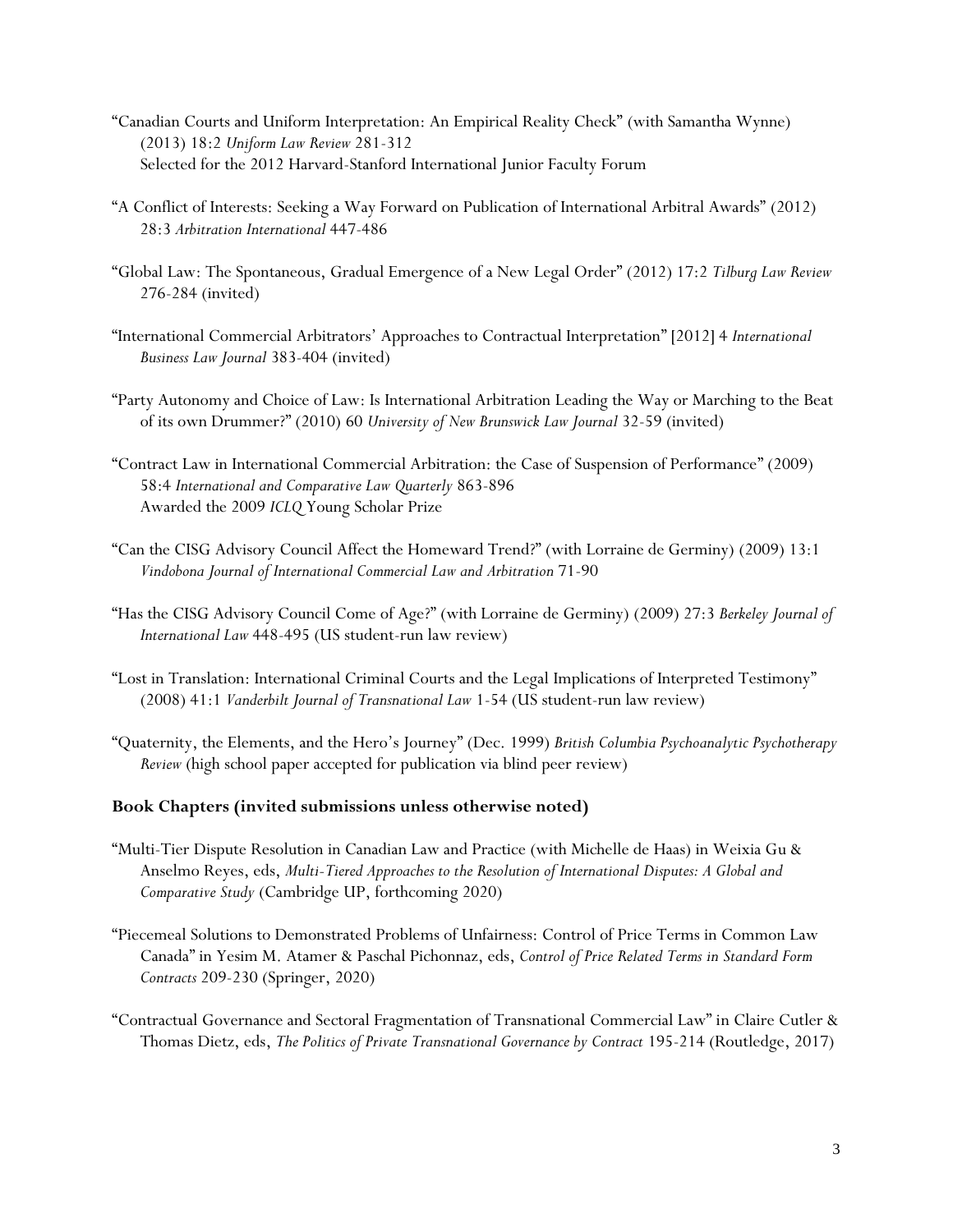- "Beyond the 'Harmonious Confucian': International Commercial Arbitration and the Impact of Chinese Cultural Values" in Chang-fa Lo et al, eds, *Legal Thoughts between the East and the West in the Multilevel Legal Order: Liber Amicorum in Honor of Professor Herbert Han-pao Ma* 519-542 (Springer, 2016)
- "New Wine in Old Bottles: Corrupt Contracts in Canadian Private Law" (with Jenna-Dawn Shervill) in Michael Joachim Bonell & Olaf Meyer, eds, *The Impact of Corruption in International Commercial Contracts*  37-75 (Springer, 2015)
- "International Arbitration Culture and Global Governance" in Walter Mattli & Thomas Dietz, eds, *International Arbitration and Global Governance: Contending Theories and Evidence* 74-116 (Oxford UP, 2014)

# **Shorter Pieces**

Review of Anselmo Reyes and Weixia Gu, eds, *The Developing World of Arbitration: A Comparative Study of Arbitration Reform in the Asia Pacific*, 31 American Review of International Arbitration \_\_ (forthcoming 2020)

"Can I Get A … Diverse Tribunal?", *Kluwer Arbitration Blog* (December 2018)

- "True Diversity is Intersectional: Escaping the One-Dimensional Discourse on Arbitrator Diversity" (with Ksenia Polonskaya), *Kluwer Arbitration Blog* (July 2018)
- "Jumping on the TPF Bandwagon: Nigeria's New Arbitration Bill Embraces Third-Party Funding" (with Abayomi Okubote), *Kluwer Arbitration Blog* (June 2018) Re-posted on the *Africa Arbitration Blog* (2018)

# **Reports and Submissions to Legislative or Regulatory Bodies**

Correspondent for Canada, *Global Sales and Contract Law Handbook* (2020)

- Rapporteur (invited), "The Remedy of Price Reduction under Article 50 of the CISG", *CISG Advisory Council* (2020-2021)
- Invited commentary on "Appointing Authorities and Selection of Arbitrators in Investor-State Dispute Settlement", *Organization for Economic Co-operation and Development* (2018)
- Response to public consultation on Proposed Amendments to the 2013 Hong Kong International Arbitration Centre Administered Arbitration rules, "Proposed Amendments Relating to Third-Party Funding" (with Abayomi Okubote) (2018)
- "National Report for Canada: Control of Price Terms in Standard Contract Terms" (2017), prepared for the 2018 Congress of the International Academy of Comparative Law
- Invited commentary on the "Draft Report of the International Council on Commercial Arbitration Queen Mary Task Force on Third-Pardy Funding in International Arbitration (with Abayomi Okubote) (2017)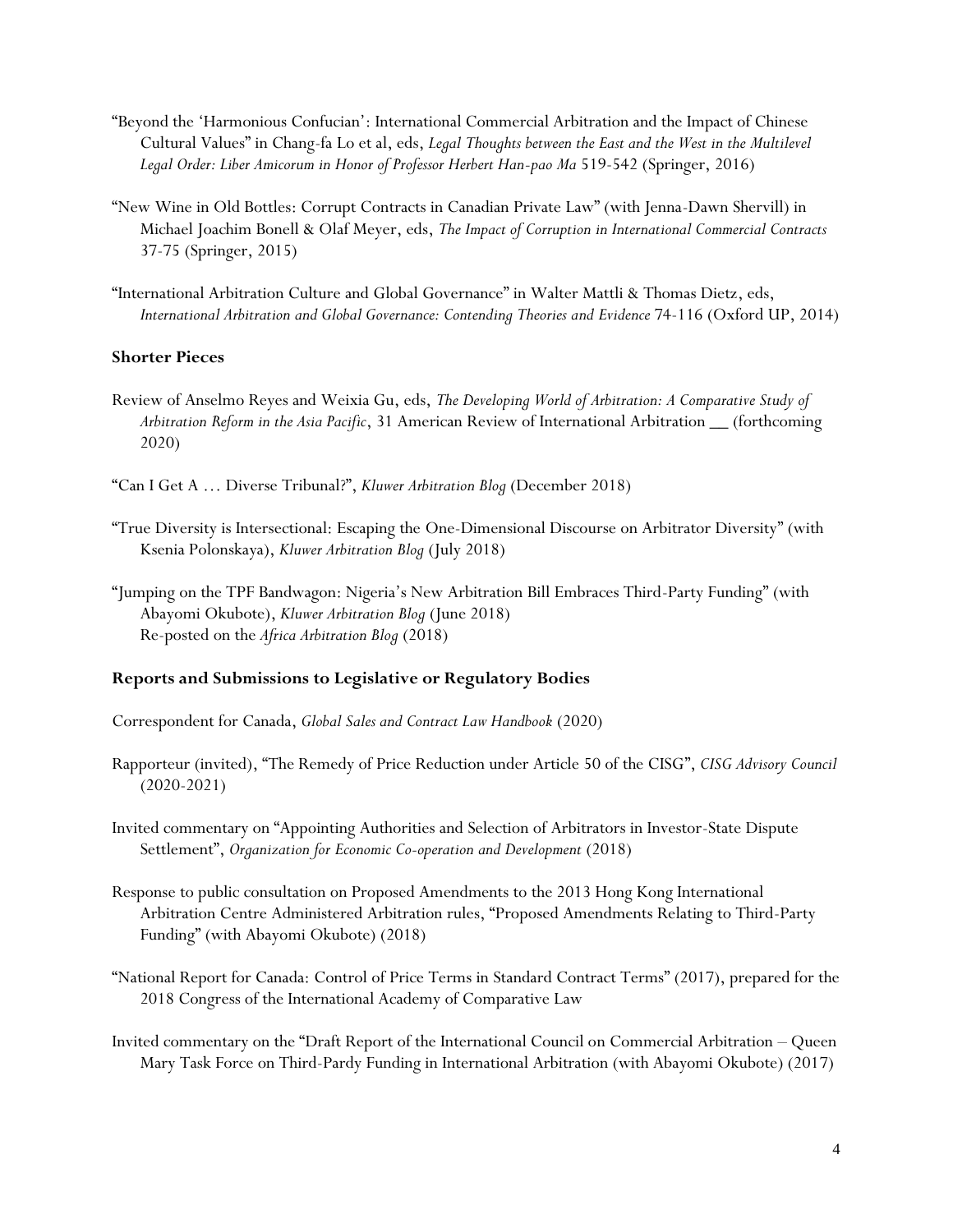"National Report for Canada: The Civil Law Consequences of Corruption in International Commercial Contracts" (2013), prepared for the 2014 Congress of the International Academy of Comparative Law

# **WORKS IN PROGRESS**

*The Canadian Judge's Guide to International Arbitration Law* (book manuscript in progress)

- *Interpreting and Enforcing Multi-Tier Dispute Resolution Clauses in Canada* (with Michelle de Haas)
- Untitled Project on the International Arbitration Community in Egypt (empirical project at data-analysis stage)

## **INVITED ANNUAL LECTURES AND KEYNOTES**

- "The Business of Justice and the Justice of Business", Carmigniani Perez Lecture on Business Law (Quito, Ecuador, May 4 2018)
- "Taking Choice of Law Seriously in International Investment Disputes", Chinese University of Hong Kong Centre for Financial Regulation and Economic Development, 13<sup>th</sup> Annual Commercial Law Seminar (Hong Kong, March 17 2016)
- "How Should International Arbitrators Interpret Commercial Contracts?", New Voices in Commercial Law Seminar Series, Queen Mary, University of London Centre for Commercial Law Studies (Paris, France, May 20 2014)

# **PAPER PRESENTATIONS AND OTHER CONFERENCE ACTIVITIES**

## **2019**

- "International Commercial Arbitration as Comparative Law in Action", National Chiao Tong University Faculty Workshop (Hsinchu, Taiwan, December 27, 2019) (invited)
- "International Commercial Arbitration as Comparative Law in Action", National Taiwan University Faculty Workshop (Taipei, Taiwan, December 20, 2019) (invited)
- "International Commercial Arbitration as Comparative Law in Action", American Society of Comparative Law Annual Meeting, University of Missouri School of Law (Columbia, MO, USA, October 17-18, 2019) (invited to present in opening plenary)
- "Diversity is a Ladder: Making Progress on Arbitrator Diversity", Taipei International Conference on Arbitration and Mediation (Taipei, Taiwan, August 16-17, 2019) (invited)
- "Diversity is a Ladder: Making Progress on Diverse Tribunals", "International Law at a Crossroads", Bader International Study Centre (Herstmonceux, UK, May 31, 2019) (invited)
- Moderator, Panel on International Business Transactions, "International Law at a Crossroads", Bader International Study Centre (Herstmonceux, UK, May 31, 2019)
- "Interactive Relations Between Court Systems and Arbitration in Asia", Columbia Arbitration Day, Columbia Law School (New York, NY, USA, March 8, 2019) (invited)
- Panel discussant, "Confidentiality and Arbitrator Ethics", International Institution for Conflict Prevention & Resolution Annual Meeting (Washington DC, USA, March 1, 2019) (invited)
- "Teaching Dispute Resolution Skills in Blackletter Law Courses", Winkler Institute for Dispute Resolution 10<sup>th</sup> Annual Symposium on Dispute Resolution, Osgoode Hall Law School (Toronto, ON, February 21, 2019) (peer-reviewed)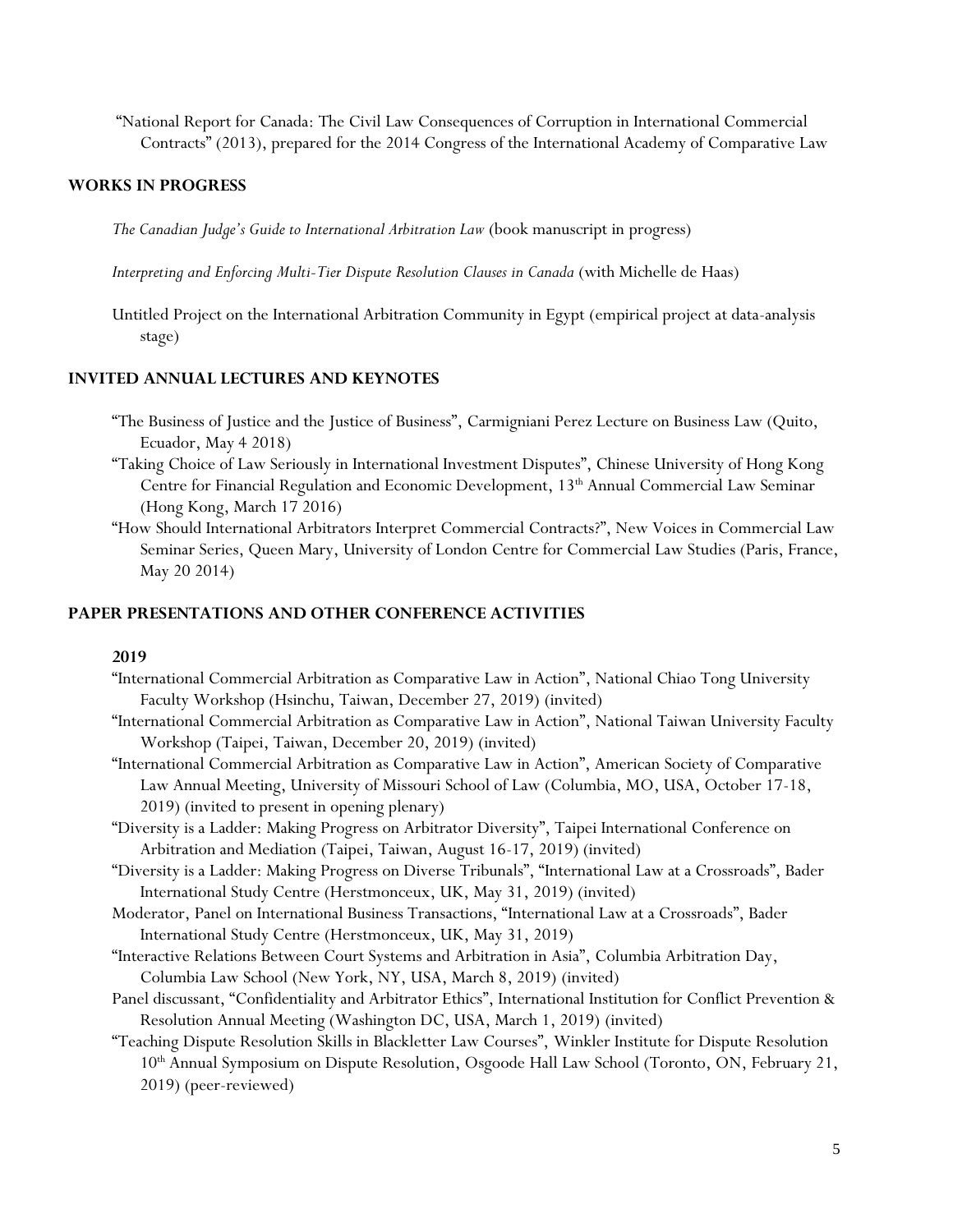Moderator, Institute for Transnational Arbitration Academic Council Works-in-Progress Workshop (New York, NY, February 9, 2019) (conference organizer)

#### **2018**

- "Sociological Insights for International Arbitration Practice", Cairo Regional Centre for International Commercial Arbitration (Cairo, Egypt, November 8, 2018) (invited)
- "Piecemeal Solutions to Demonstrated Problems of Unfairness: Control of Price Terms in Common Law Canada", 20<sup>th</sup> General Congress of the International Academy of Comparative Law (Fukuoka, Japan, July 22-28 2018) (peer-reviewed)
- Panelist, Symposium on "Misuses of Power in Both Private and Public Law: Dual Perspectives on Corruption", 20<sup>th</sup> General Congress of the International Academy of Comparative Law (Fukuoka, Japan, July 22-28 2018) (peer-reviewed)
- "The Persistence of Culture? "Chinese-Style" International Commercial Arbitration in a World of Globalized Legal Practice", Annual Meeting of the Law and Society Association (Toronto, ON, June 7- 10 2018) (peer-reviewed)
- "The Persistence of Culture? 'Chinese-Style' International Commercial Arbitration in a World of Globalized Legal Practice", American Society of Comparative Law Younger Comparativists Committee Annual Global Conference (Cleveland, OH, USA, April 20-21 2018) (peer-reviewed)
- Paper Discussant, Institute for Transnational Arbitration Academic Council Annual Works-in-Progress Workshop (Washington DC, USA, January 27 2018) (invited)

# **2017**

- Moderator, Panel on "New Perspectives in Comparative Law", American Society of Comparative Law Annual Meeting (Washington DC, USA, October 28 2017)
- "The International Arbitrator's Duty to Apply the Law", Conference on the Duties, Rights, and Powers of International Arbitrators (Washington DC, USA, September 19, 2017) (peer-reviewed)
- "How Can We Really Know Anything About International Arbitration? Sociological insights for young arbitration lawyers", McGill International Arbitration Symposium (Montreal, QC, February 20, 2017) (invited)
- "Taking Choice of Law Seriously in International Investment Disputes", American Society of International Law Dispute Resolution Interest Group / University of Missouri Center for the Study of Dispute Resolution Conference on Issues in International Dispute Resolution (Columbia, MO, USA, Feb 2-3, 2017) (peer-reviewed)

## **2016**

- "Sectoral Fragmentation of Transnational Commercial Law", 6th Annual American Society of International Law Research Forum (Seattle, Washington, USA, November 11-12, 2016) (peer-reviewed)
- "Sectoral Fragmentation of Transnational Commercial Law", American Society of Comparative Law Annual Meeting, (Seattle, Washington, USA, October 27-29, 2016) (peer-reviewed)
- "Simultaneous Translation of Witness Testimony in International Arbitration Hearings", Taipei International Conference on Arbitration and Mediation (Taipei, Taiwan, August 29-30, 2016) (invited)
- "The Fragmented Future of Transnational Commercial Law", Hong Kong University Law Faculty Seminar Series (Hong Kong, March 18, 2016) (invited)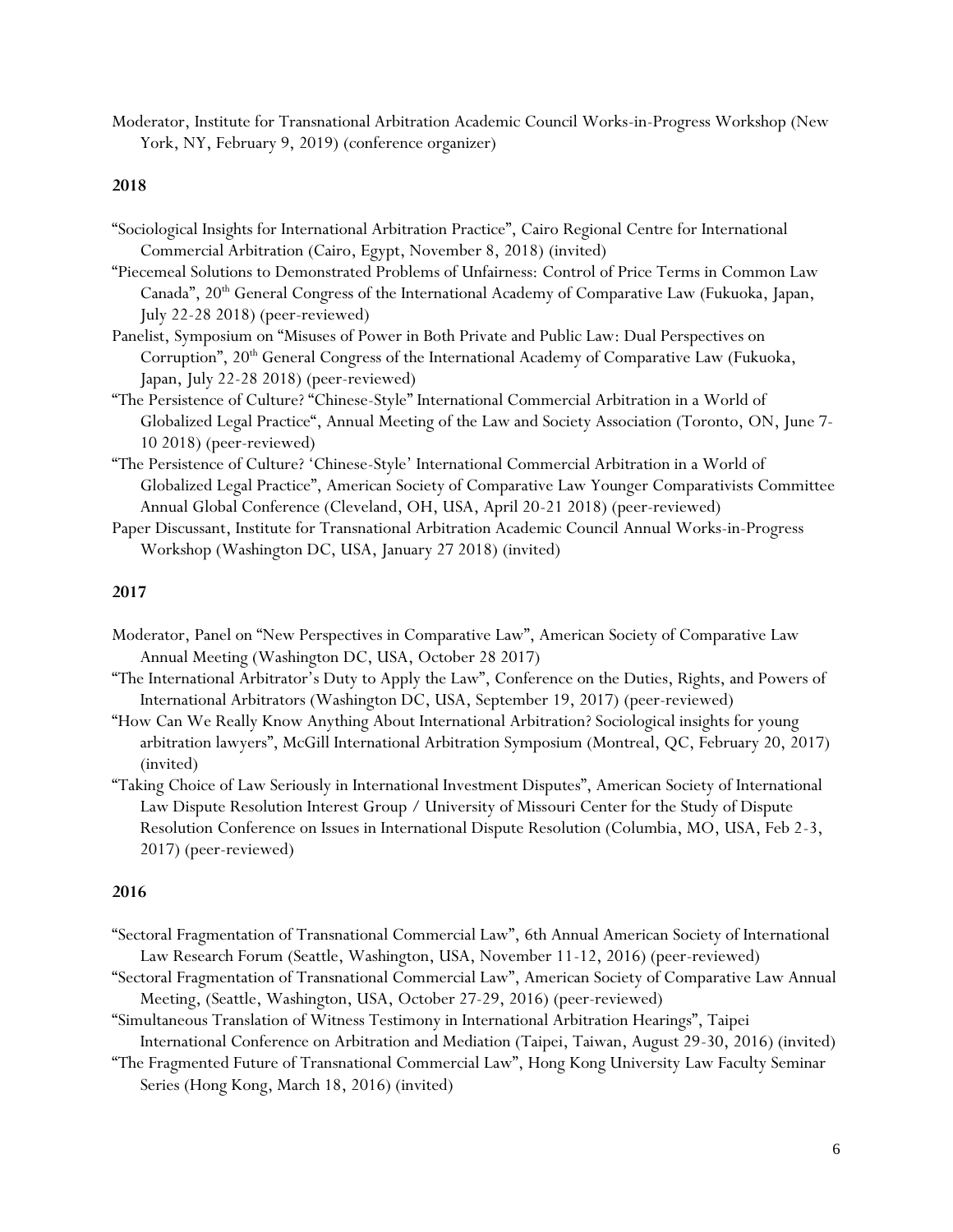"The Authority of International Arbitrators", Chinese University of Hong Kong Faculty Seminar Series (Hong Kong, March 16, 2016) (invited)

#### **2015**

- 以法社會學觀點探討如何仲裁國際科技糾紛 (presented in Chinese; English title is "Whether and How to Arbitrate International Technology Disputes: A Socio-Legal Perspective"), 19<sup>th</sup> Annual National Taiwan Technology Law Conference (Hsinchu, Taiwan, November 20, 2015) (invited)
- "Fragmentation of International Commercial Law", Taipei International Conference on Arbitration and Mediation (Taipei, Taiwan, September 7, 2015) (invited)
- "The Arbitral Role in Contractual Interpretation", Dentons LLP International Arbitration Practice Group (London, UK, May 29, 2015) (invited)
- "Taking Choice of Law Seriously in International Investment Disputes", ILA-ASIL Asia-Pacific Research Forum (Taipei, Taiwan, May 26, 2015) (peer-reviewed)
- "The Applicable Law in Investment Arbitrations: Rationalizing the Expectations of States and Investors", 12th Asian Law Institute Annual Conference (Taipei, Taiwan, May 21, 2015) (peer-reviewed)

## **2014**

- "Lex Petrolea in Investor-State Arbitration: Rationalizing Energy Industry Practices and Human Rights / Environmental Protection", Canadian Council on International Law 43<sup>rd</sup> Annual Conference (with coauthor Dilton Ribeiro, Ottawa, ON, November 13, 2014) (peer-reviewed)
- "Arbitrators' Role and Duties Related to Application of the Governing Law" ICC Canada International Arbitration Conference (Montreal, QC, November 7, 2014) (invited)
- "Movements under the Surface", Stockholm Arbitration Summit, Stockholm University and the Arbitration Institute of the Stockholm Chamber of Commerce (Stockholm, Sweden, May 22 2014) (invited)
- "How Should International Arbitrators Interpret Commercial Contracts?", American Society of Comparative Law Younger Comparativists Committee Third Annual Conference (Lewis & Clark Law School, Portland, OR, USA, April 4-5 2014) (peer-reviewed)
- Eighth Annual International Investment Treaty Arbitration Conference (Juris Conferences, Washington DC, USA, March 28 2014) (invited panelist; no paper presented)
- "The International Arbitrator's Duty to Apply the Law", Junior International Law Scholars Association Annual Meeting (Berkeley Law School, Berkeley, CA, USA, January 31 2014) (peer-reviewed)
- Discussant, "The Three Facets of Litigation Funding", Junior International Law Scholars Association Annual Meeting (Berkeley Law School, Berkeley, CA, USA, January 31 2014)

#### **2013**

- "On the Nature and Sources of The International Arbitrator's Duty to Apply the Law", Taipei International Conference on Arbitration and Mediation (Taipei, Taiwan, August 2013) (peer-reviewed)
- "Contractual Governance, International Arbitration, and Fragmentation of Private Law", Workshop on the Legitimacy of Private Transnational Governance by Contract (University of Victoria, Victoria, BC, Canada, August 2013) (invited)
- "The Competitive Market for International Arbitration Services" (International Arbitration Club of New York, New York, NY, USA, June 2013) (invited)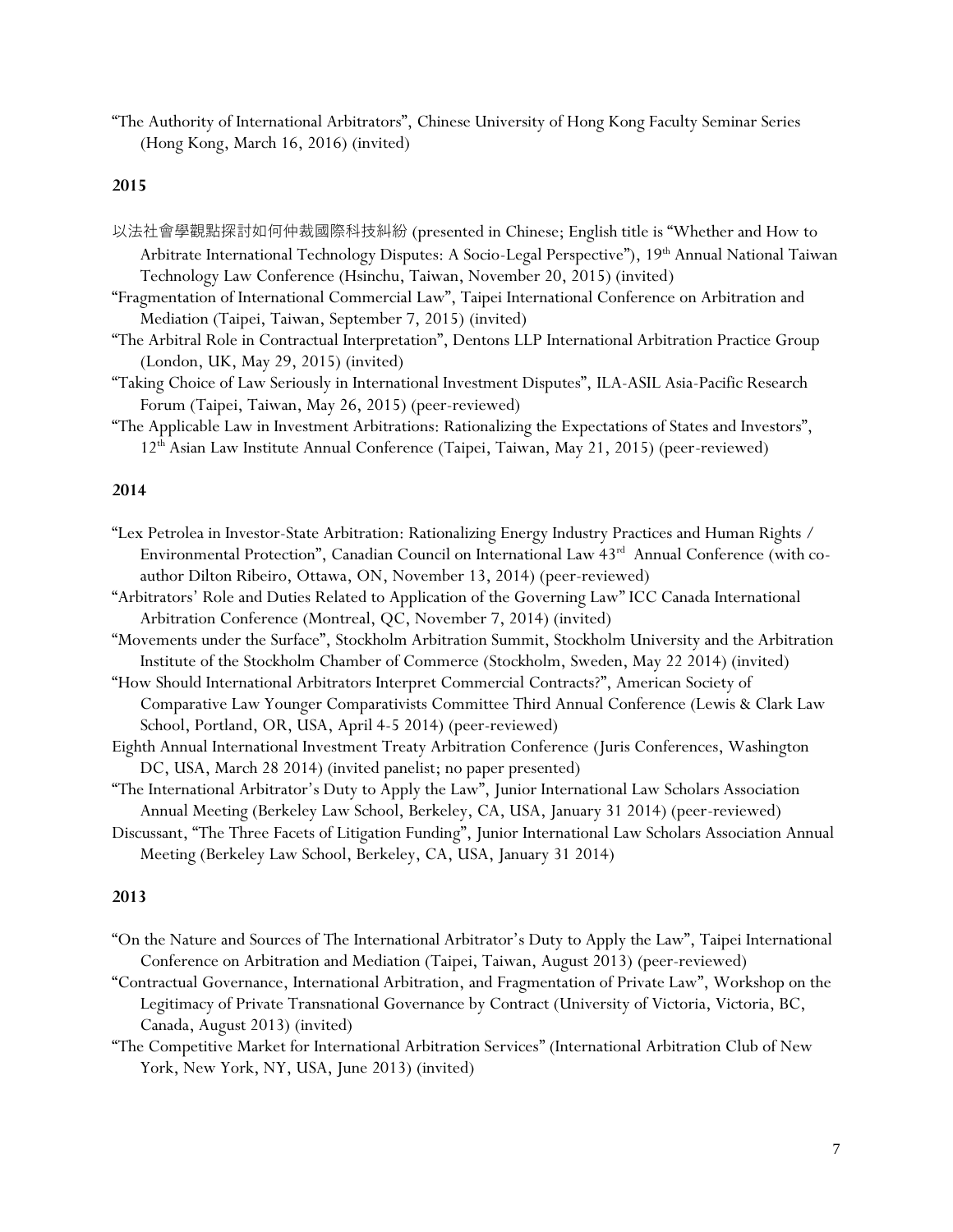- Evolution of Arbitration Law and Practice (Queen Mary, University of London, London, UK, May 2013) (invited panelist; no paper presented)
- "International Commercial Arbitrators as Service Providers", The Roles of Psychology in International Arbitration (Brunel University, Uxbridge, UK, May 2013) (peer-reviewed)
- "Recognizing a Contractual Right to Suspend Performance", American Society of Comparative Law Younger Comparativists Committee Second Annual Conference (Indiana University Robert H. McKinney School of Law, Indianapolis, IN, USA, April 2013) (peer-reviewed)
- "Recognizing a Contractual Right to Suspend Performance", American Society of Comparative Law Eighth Annual Works in Progress Workshop (University of Illinois, Urbana-Champaign, IL, USA, March 2013) (peer-reviewed)

# **2012**

- "On the Nature and Sources of the International Arbitrator's Duty to Apply the Law", What Does the Future Hold for International Investment Law? (McGill University, Montreal, QC, Canada, November 2012) (invited)
- "Canadian Courts in the Global Jurisconsultorium", Harvard-Stanford International Junior Faculty Forum (Stanford, CA, USA, October 2012) (peer-reviewed)
- "Recognizing a Contractual Right to Suspend Performance", 6th Biennial Conference on the Law of Obligations ("Obligations VI") (Western University, London, ON, Canada, July 2012)
- "Canadian Courts in the Global Jurisconsultorium", Osgoode-Toronto Junior Faculty Forum (Toronto, ON, Canada, June 2012) (peer-reviewed)
- "The Interpretation of International Uniform Law Instruments: Empirical Insights into the Role of National Judiciaries", Agents of Change: The Individual as a Participant in the Legal Process (Cambridge University, Cambridge, UK, May 2012) (peer-reviewed)

## **2009-2011**

- "The Emerging Culture of International Arbitration", Canadian Council on International Law 40<sup>th</sup> Annual Conference (Ottawa, ON, Canada, November 2011) (peer-reviewed)
- "Elements of an International Arbitration Culture", 5th International Conference on Interdisciplinary Social Sciences (Cambridge, UK, August 2010) (peer-reviewed)
- "Can the CISG-AC Affect the Homeward Trend?", Issues on the CISG Horizon (with co-presenter Lorraine de Germiny, Vienna, Austria, April 2009) (invited)

# **PRIZES AND RECOGNITION**

James Crawford Prize of the Journal of International Dispute Settlement (best article of the year), for "The Arbitral Role in Contractual Interpretation" (2015)

Queen's Law Student Society Teaching Award (2012)

Selected for the Harvard-Stanford International Junior Faculty Forum (2012)

British Institute for International and Comparative Law / International and Comparative Law Quarterly Young Scholar Prize (best article of the year by an author under 40), for "Contract Law in International Commercial Arbitration: the Case of Suspension of Performance" (2009)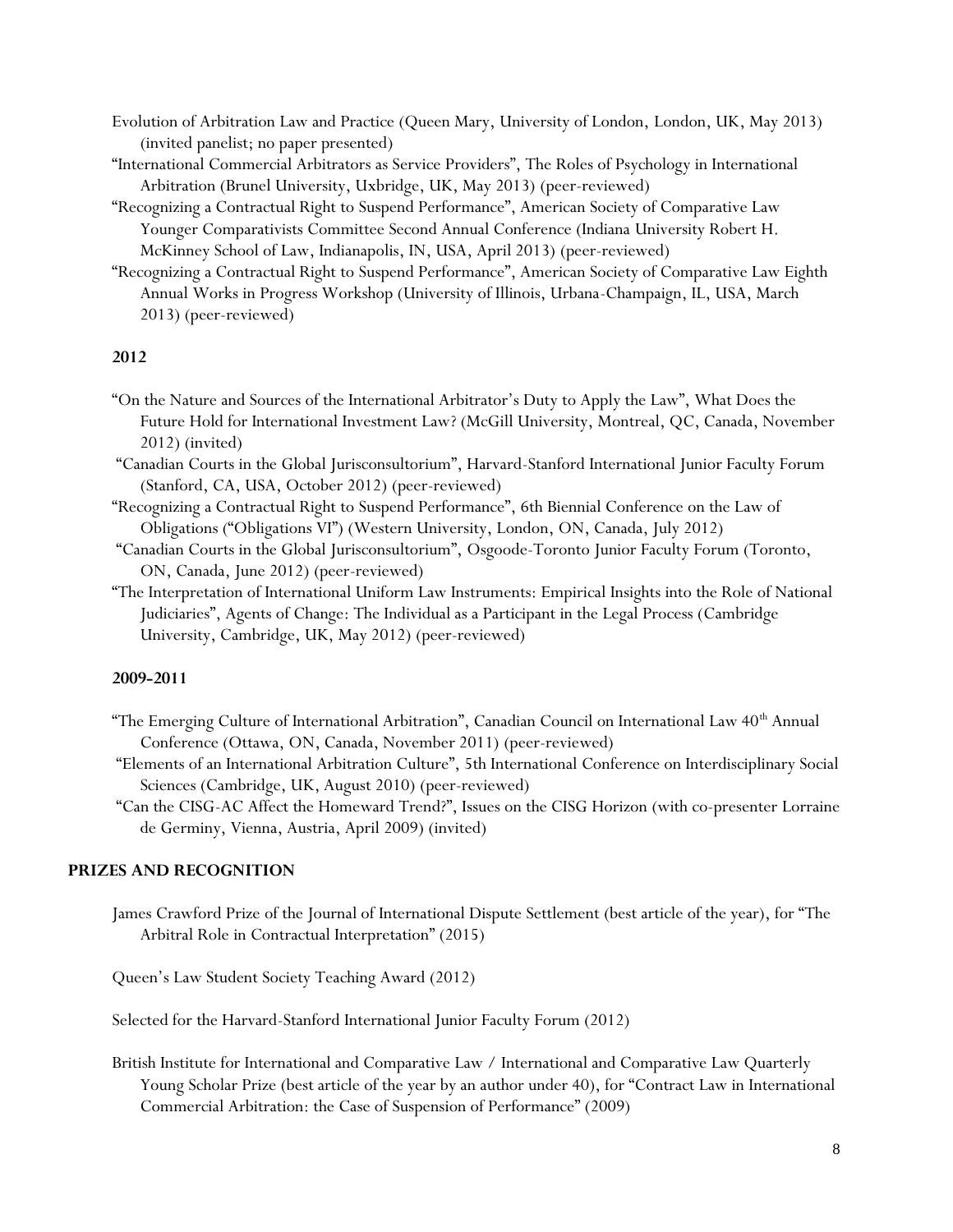# **RESEARCH FUNDING (Grants over CAD\$5,000 only)**

- SSHRC Institutional Grant (administered by Queen's University), for project entitled "Transnational Precedent", \$6,500 (2019) (principal investigator)
- Economic & Social Research Council (UK) Research Grant, for project entitled "The Social and Psychological Underpinnings of Commercial Arbitration in Europe", £1,015,377 (2018-2023) (coprincipal investigator)
- Social Sciences and Humanities Research Council of Canada Insight Development Grant, for project entitled "An Exploration of the International Arbitrator's Duty to Apply the Law" (2013-2015) \$54,300 (principal investigator)
- Queen's University Senate Advisory Research Committee Grant, for project entitled "An Exploration of the International Arbitrator's Duty to Apply the Law" (2013) \$8,000 (principal investigator)
- Borden Ladner Gervais LLP Research Fellowship, for project entitled "Canadian Courts in the Global Jurisconsultorium" (2011) \$12,000 (principal investigator)

# **TEACHING**

# **At Queen's**

Torts, 2019-2020 Contracts, 2009-2015, 2016-2019 Legal Research Methods & Perspectives (mandatory seminar for LLM and PhD students), 2016- Commercial Law, 2009-2015, 2016-2017 International Commercial Law (at the Queen's Global Law Summer Program, Herstmonceux, UK), 2017- International Commercial Arbitration (including at the Queen's Global Law Summer Program, Herstmonceux, UK), 2009-2016

# **At the National Taiwan University**

International Commercial Arbitration, 2015-2016 Comparative Contract Law, 2013 (co-instructor with Sheng-lin Jan), 2015-2016 International Dispute Settlement (co-instructor), 2013

## **At the University of Cambridge**

Conflict of Laws, 2007-2009 (undergraduate supervisions)

# **Other**

Intensive Seminar on Treaty Interpretation in Investor-State Arbitration (sole instructor), Africa Arbitration Academy, London, UK, June 2019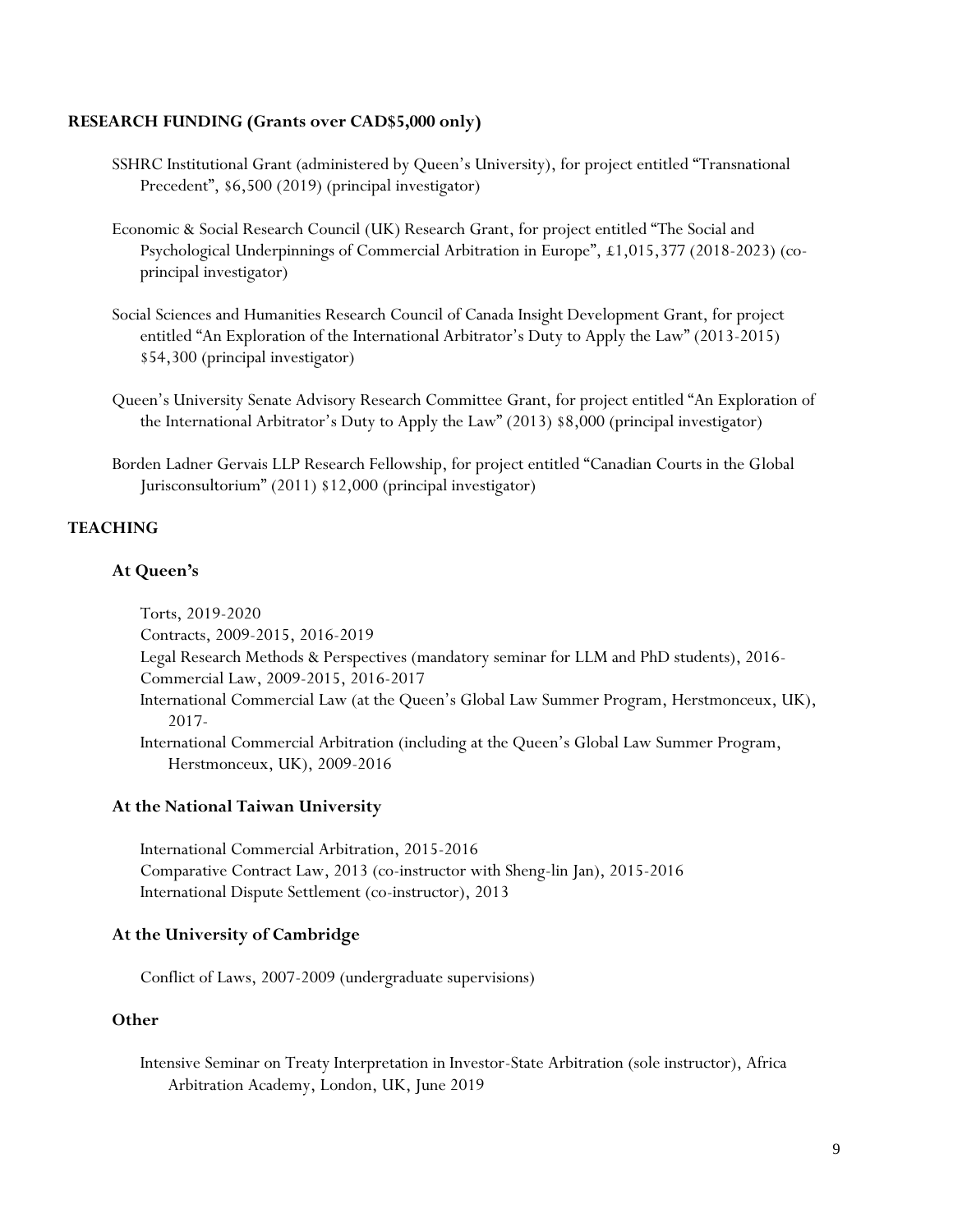Special Seminar on International Commercial Arbitration (sole instructor, two-day intensive workshop), Universidad San Francisco de Quito, Quito, Ecuador, May 2018

- International Commercial Arbitration (guest lecturer, LLM program), Chinese University of Hong Kong, Hong Kong, March 2016
- International Commercial Arbitration (sole instructor, two-week intensive course), Wuhan University, Wuhan, China, November 2013

## **STUDENT RESEARCH SUPERVISION AND ASSESSMENT**

# **PhD Thesis Supervision (as primary supervisor)**

Abayomi Okubote, "Third Party Funding in International Commercial and Investment Arbitration" (2017-)

Ksenia Polonskaya, "Frivolous and Abusive Claims in Investor-State Arbitration" (2014-2018)

#### **PhD Thesis Supervision (as supervisory committee member)**

- Hiwot Mekuanent, "The Legal and Institutional Framework of Disability in Ethiopia: Ambivalence Between Protection and Discrimination" (2019-)
- Richard Obeng, "Protection of Minority Shareholders in Ghana" (2019-)
- Aleksandra Balyasnikova-Smith, "The Evolving Position of the Individual as a Subject of International Law (2019-)
- Graham Jones, "Programmed to Kill: Determining Responsibility for International Illegal Acts Committed by Autonomous Weapons Systems" (2018-)
- Ekaterina Antsygina, "Dividing the Arctic: Sovereign Rights on Extended Continental Shelves in the High North" (2017-)
- Ana Patricia Chuc Gamboa, "International Trade Law and International Human Rights Law: are international labour standards their common ground?" (2017-)
- Alicia Elias-Roberts, "State Sovereignty over Offshore Petroleum Resources and the Relative Normativity of International Law Principles" (2016-)

Santino Dau, "Between Cultural Relativism and Universalism: A Justification for Universalism in the Application of International Human Rights Standards to Contemporary Africa" (2015-2018)

## **PhD Thesis Examinations (not including my supervisees)**

- Dan Xie, "Due Process Defence to Recognition and Enforcement of Foreign Arbitral Awards under the New York Convention: A Global Perspective in Theory and Practice" (2020) (external examiner, University of New South Wales, Sydney, Australia)
- Mikaël Schinazi, "The Three Ages of International Commercial Arbitration" (2018) (external examiner, Sciences Po Law School, Paris, France)
- Gillian MacNeil, "Crimes Against Humanity, the 'Residual Clause' and Legality: Reconciling the Demands of Justice and Fairness" (2018) (internal examiner, Queen's University Faculty of Law)

# **PhD Qualifying Examinations (not including my supervisees)**

Michele Leering, "Legal Educators and Reflective Practice in Canada and Australia: Legal Pedagogy Reimagined" (2016) (chair)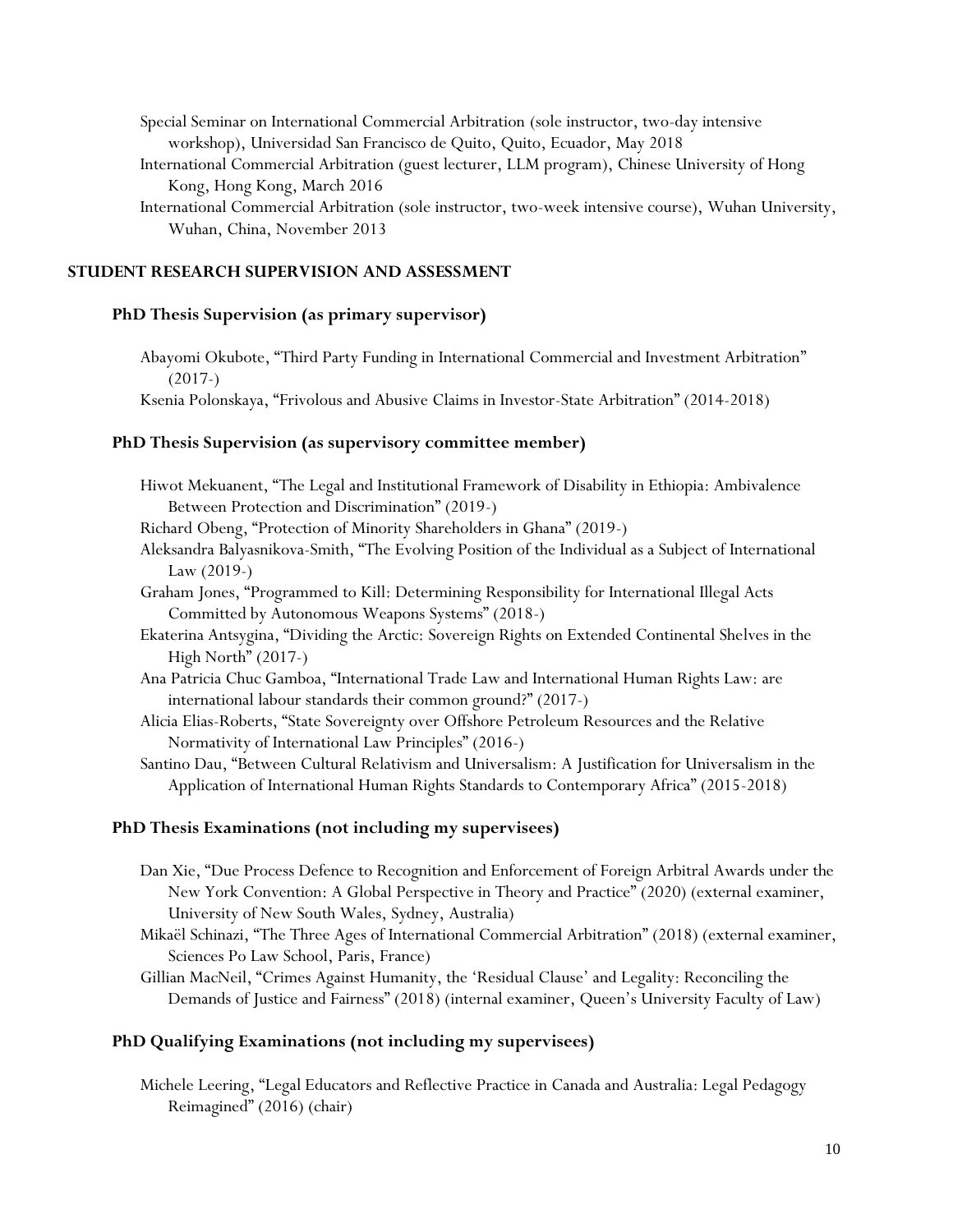Gillian MacNeil, "Crimes Against Humanity, the 'Residual Clause' and Legality: Reconciling the Demands of Justice and Fairness" (2016) (chair)

# **LLM Thesis Supervision**

Mohamed Morad Eldib, "The Extension of Arbitration Agreements to Non-Signatories" (2019-2020)

Lili Zhang, "The Canadian Legal Framework for Promoting and Protecting Foreign Investment" (2019- 2020)

Awet Weldemichael, "Somalia Between State Collapse and International Law (2017-2018)

Maria Montplaisir Bazan, "Online Shopper Beware: Can Canadian Consumer Protection Legislation Keep Pace with Online Commerce Innovations?" (2014-2016)

# **LLM Thesis Examinations**

Brian Cox, "Attack on the Geneva Conventions? A Principled Review of the US Military Strike on the MSF Trauma Centre in Kunduz, Afghanistan" (2018)

- Alaa Al Haj Turki, "In the New Era of Shareholder Activism, Is Shareholder Empowerment a Looming Threat?" (2018)
- Jie Tang, "What Can China Learn from Thailand? Compulsory Licensing under TRIPS and China's Universal Health Care Program" (2013)

Stephane Pierre-Noel, "The Application of Human Rights in Armed Conflicts" (2011)

- Babak Hendizadeh, "Enforcement of International Arbitration Awards in Islamic Countries" (2011)
- Marie-Noël Rochon, "Dialogue of the Deaf: The Interaction Between Corporate Law and Securities Law in Canada" (2010)

Philippe Dumaine, "Arbitration Agreements, Class Actions, and Access to Justice" (2010)

# **JD Student Independent Study Project Supervision**

Sakshi Sharma, "*R v Peers* and the Twin Goals of Securities Regulation"(2018)

- David Schnittker, "The Eli Lilly Case and NAFTA Arbitrations" (2017)
- Julian Yang, "Implementation of the 2008 Chinese Anti-Monopoly Law" (2014), Runner up, Phanor J. Eder Prize of the American Society for Comparative Law for best paper by a JD/LLB student on any topic in comparative law
- Brittiny Rabinovitch, "Human Rights in International Investment: The Need for Redirection" (2014)
- Ashok Menen, "Canadian Anti-Bribery Legislation and Enforcement: Current Landscapes and Future Horizons" (2014)

Aarondeep Bains, "Third Party Funding and Arbitrator Disclosure" (2013)

Jeremy D'Souza, "Counterclaims by States in Investment Treaty Arbitrations" (2012)

Tyson McNeil-Hay, "A New Framework for *Error in Substantialibus*" (2011)

Chetan Phull, "US Anti-Suit Injunctions in Support of International Arbitration: Six Questions

American Courts Ask" (2010), published at (2011) 28(1) Journal of International Arbitration 21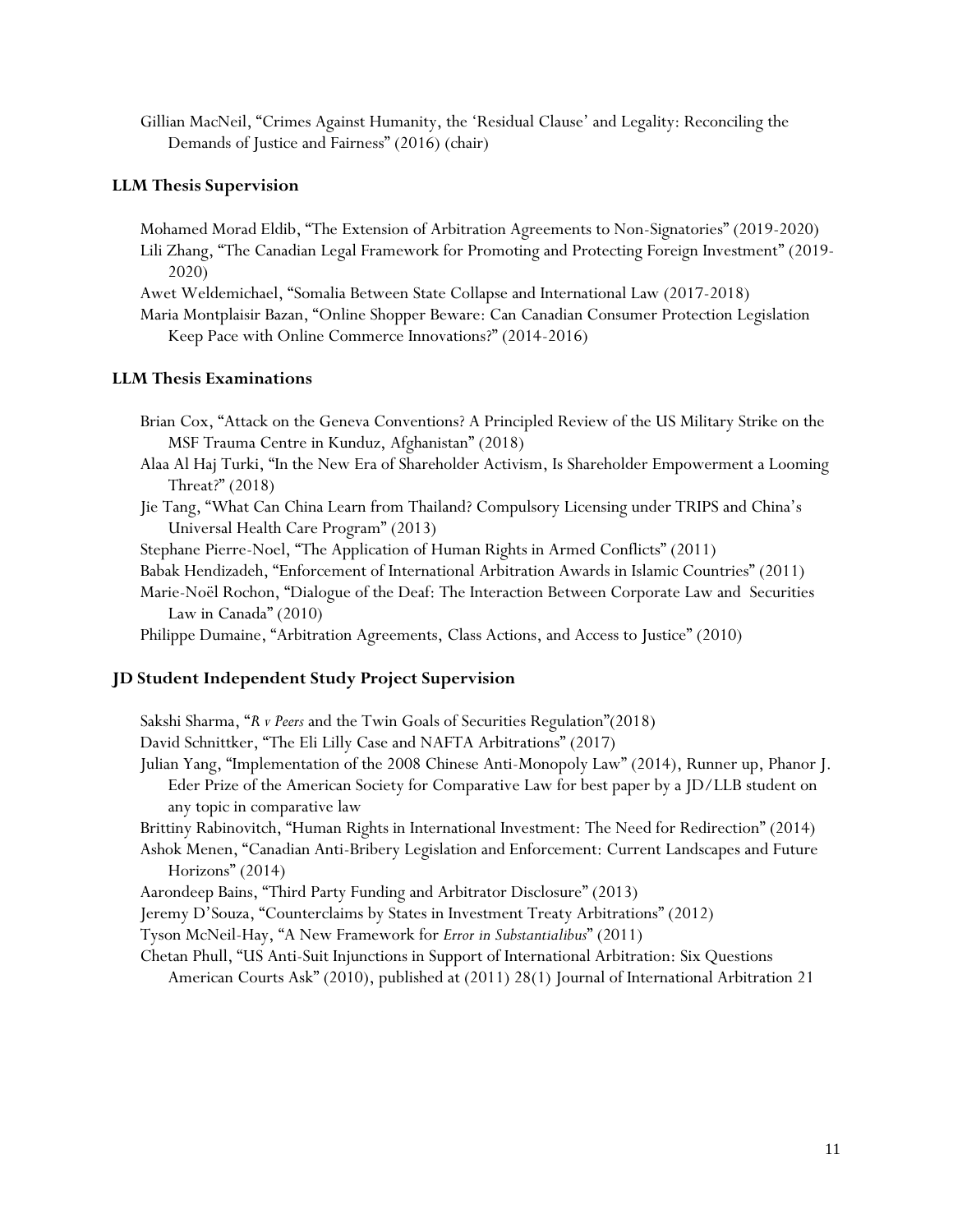# **PROFESSIONAL ACTIVITIES AND SERVICE**

## **Editorial Activities**

Member, Advisory Board, Inter Gentes: The McGill Journal of International Law and Legal Pluralism, 2020-

Co-Book Review Editor, American Journal of Comparative Law, 2019- Co-Founder and Managing Editor, Canadian Journal of Commercial Arbitration, 2018- Editorial Advisor, Africa Arbitration Blog, 2018- Member, Advisory Committee, Contemporary Asia Arbitration Journal, 2014- Guest Moderator, OGEMID Forum, March 2013, March 2015

## **Refereeing Activities**

Reviewer of grant and funded chair applications:

- Member, Adjudication Committee, Queen's University "Wicked Ideas" Grant Competition, 2020 External Reviewer, Nomination for Renewal of a Tier 2 Canada Research Chair, 2019
- Member, Adjudication Committee, Social Sciences and Humanities Research Council of Canada Insight Development Grant Competition (Law & Criminology), 2018, 2019
- Member, Adjudication Committee, Queen's University SSHRC Institutional Grant Competition, 2018

External Reviewer, Nomination for a Tier 2 Canada Research Chair, 2014

- External Reviewer, Leverhulme Trust Major Research Project Grant (UK), 2014
- External Reviewer, application for tenure and promotion to Associate Professor, Washburn University School of Law, 2016

Adjudicator of research prize and scholarship competitions:

- Member, Crawford Prize Academy (selection committee for the James Crawford Prize of the Journal of International Dispute Settlement), 2017-
- Adjudicator of finalists, Werner Melis Award for Best Memorandum by Respondent, Willem C. Vis International Commercial Arbitration Moot, 2019-
- Adjudicator of finalists, Pieter Sanders Award for Best Memorandum by Claimant, Willem C. Vis International Commercial Arbitration Moot, 2016-2018
- Chair, Selection Committee, Phanor J. Eder Prize in Comparative Law (LLB/JD student writing prize), 2014-2016

Peer Reviewer for book publishers:

Cambridge University Press (multiple reviews) Centre for International Governance Innovation Edward Elgar Hart Publishing (multiple reviews) Kluwer (International and Law & Business) McGill Queen's University Press

Oxford University Press (multiple reviews, for both the law and political science divisions)

Palgrave Macmillan

Springer (multiple reviews)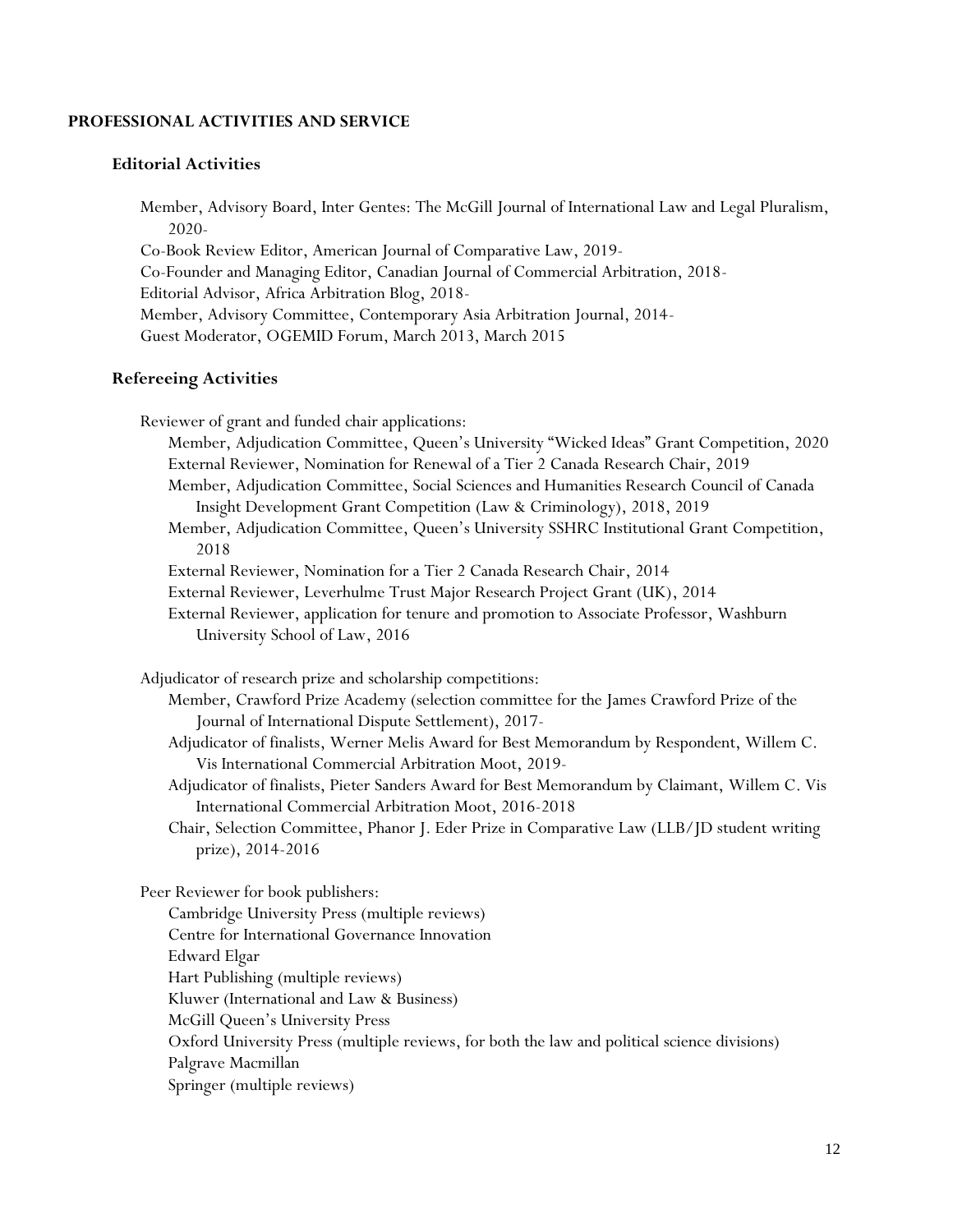Peer Reviewer for academic and practitioner journals: Alberta Law Review (multiple reviews) Appeal: Review of Current Law and Law Reform (multiple reviews) Asper Review of International Business and Trade Law (multiple reviews) Canadian Bar Review Contemporary Asia Arbitration Journal (multiple reviews) Dalhousie Law Journal Inter Gentes: The McGill Journal of International Law and Legal Pluralism (multiple reviews) Journal of International Arbitration (multiple reviews) Journal of International Dispute Settlement (multiple reviews) Journal of International Law and International Relations McGill Journal of Dispute Resolution (multiple reviews) McGill Journal of Law and Sustainable Development McGill Law Journal Osgoode Hall Law Journal Ottawa Law Review (multiple reviews) Oxford University Commonwealth Law Journal Queen's Law Journal (multiple reviews) University of British Columbia Law Review (multiple reviews) University of New Brunswick Law Journal Washington International Law Journal Windsor Review of Legal and Social Issues (multiple reviews) Windsor Yearbook of Access to Justice

## **Involvement in Scholarly and Professional Societies**

| Research Unit at Nagoya University: "Decolonizing Arbitration: How to Promote a Fair and Culturally |  |
|-----------------------------------------------------------------------------------------------------|--|
| Sensitive use of Commercial and Investment Arbitration"                                             |  |
| Member, Scientific Committee, 2020-                                                                 |  |
| American Society of Comparative Law                                                                 |  |
| Member, Executive Committee, 2018-2019                                                              |  |
| Member, Website Advisory Committee, 2018-                                                           |  |
| Chair, Younger Comparativists Committee (YCC), 2017-2018                                            |  |
| Vice-Chair and Secretary, YCC, 2016-2017                                                            |  |
| Chair, YCC Affiliates Advisory Group, 2014-2016; Member 2013-2014                                   |  |
| Africa Arbitration                                                                                  |  |
| Member, Advisory Council, 2018-                                                                     |  |
| Institute for Transnational Arbitration                                                             |  |
| Chair, Podcast Task Force, 2019                                                                     |  |
| Member, Academic Council, 2017-                                                                     |  |
| International Chamber of Commerce Commission on Arbitration and ADR                                 |  |
| Member, Task Force on Improving the Probative Value of Witness Testimony in International           |  |
| Arbitrations, 2016-                                                                                 |  |
| Member, American Society of International Law, 2015-                                                |  |
| Member, Canadian Association of Comparative Law, 2012-                                              |  |
| Member, American Society of Comparative Law, Younger Comparativists Committee, 2012-                |  |
| Member, Toronto Commercial Arbitration Society, 2012-                                               |  |
|                                                                                                     |  |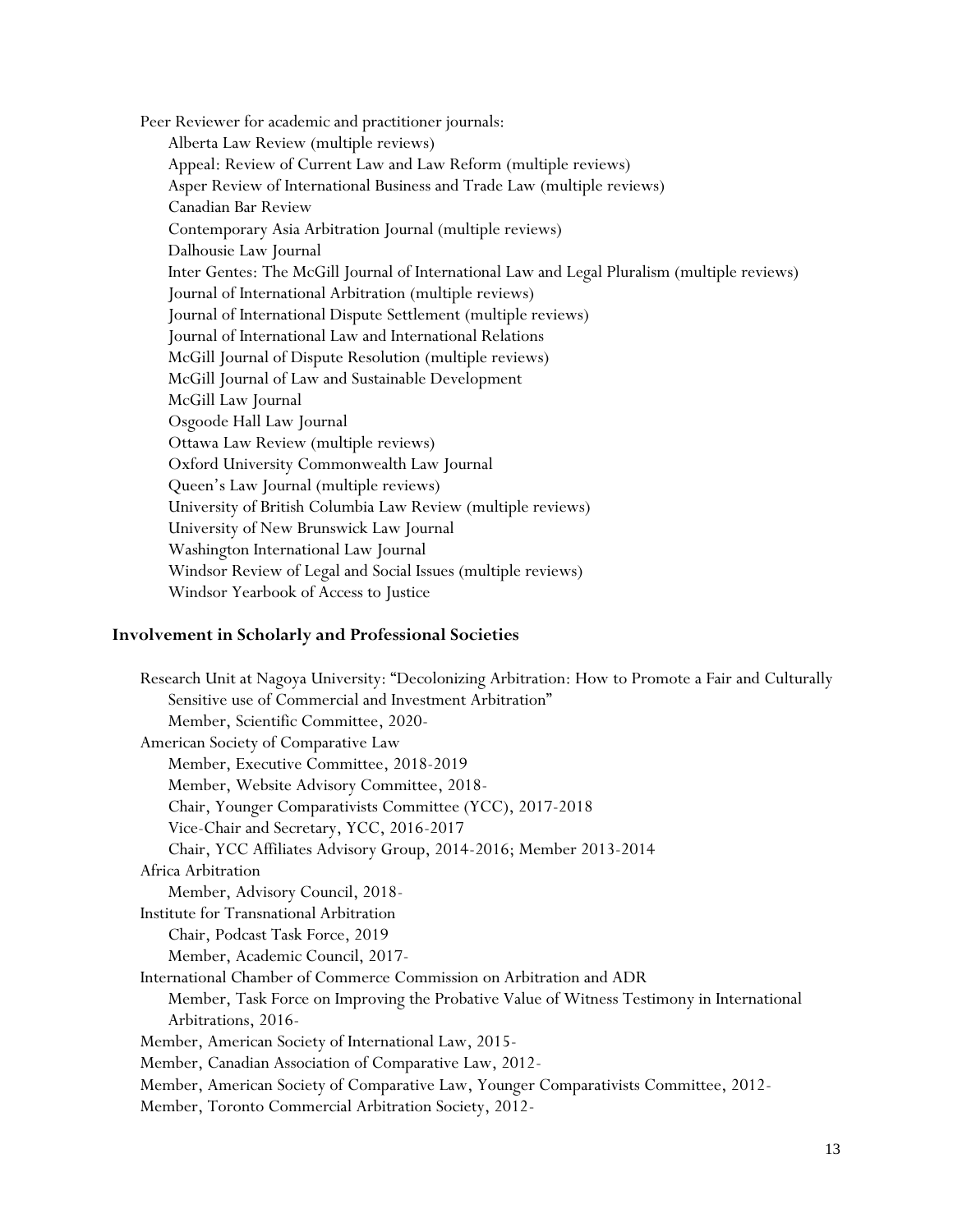Member, Young Canadian Arbitration Practitioners, 2012- Young and International Associate, American Arbitration Association International Center for Dispute Resolution, 2012- Member, Canadian Council on International Law, 2011- Member, American Bar Association, 2006-

# **Conferences and Panels Organized**

| Webinar Convenor and Moderator, Uber Technologies v Heller: First Impressions, July 3, 2020, online |  |
|-----------------------------------------------------------------------------------------------------|--|
| Webinar Convenor and Moderator, Canadian Journal of Commercial Arbitration Launch Webinar, June 25, |  |
| $2020$ , online                                                                                     |  |
| Conference Convenor, Institute for Transnational Arbitration Academic Council Annual Works-in-      |  |
| Progress Workshop, February 2020, New York, NY, USA                                                 |  |
| Conference Convenor, Institute for Transnational Arbitration Academic Council Annual Works-in-      |  |
| Progress Workshop, January 2019, New York, NY, USA                                                  |  |
| Member, Program Committee, 7th Annual Younger Comparativists Committee Global Conference on         |  |
| Comparative Law, April 20-21, 2018, Case Western Reserve School of Law, Cleveland, OH, USA          |  |
| Panel Organizer, "New Voices in Comparative Law", American Society of Comparative Law Annual        |  |
| Meeting, October 26-28, 2017, American University School of Law, Washington DC, USA                 |  |
| Chair, Program Committee, 5th Annual Younger Comparativists Committee Global Conference on          |  |
| Comparative Law, March 18-19, 2016, Tulane Law School, New Orleans, Louisiana, USA                  |  |
| Member, Program Committee, 4th Annual Younger Comparativists Committee Global Conference on         |  |
| Comparative Law, April 16-17, 2015, FSU College of Law, Tallahassee, Florida, USA                   |  |

Member, Program Committee, 3rd Annual Younger Comparativists Committee Global Conference in Comparative Law, April 4-5, 2014, Lewis & Clark Law School, Portland, Oregon, USA

## **Mooting Activities**

Arbitrator and Judge of Written Memoranda, Willem C. Vis International Commercial Arbitration Moot, 2007- and Vis East 2015-2016, including judging of finalists for best Claimant's or Respondent's Memorandum and judging of oral arguments up to the quarter-finals

Willem C. Vis International Commercial Arbitration Moot, Coach or Co-Coach for: Queen's University, 2009-2019

National Taiwan University, 2015-2016

Wuhan University, 2013-2014

Columbia Law School, 2005-2009

Judge in numerous other moots and practice moots at the national and international level Coach, Canadian National High School Debate Team, 1997-1999

## **UNIVERSITY SERVICE**

# **At Queen's**

Law Faculty Strategic Planning Committee, 2020-

Queen's University Governor General's Academic Gold Medal Selection Committee (prize for the top two graduate students of the year across the university), Member, 2018-

School of Graduate Studies Fellowship Selection Committee, Member, 2018-